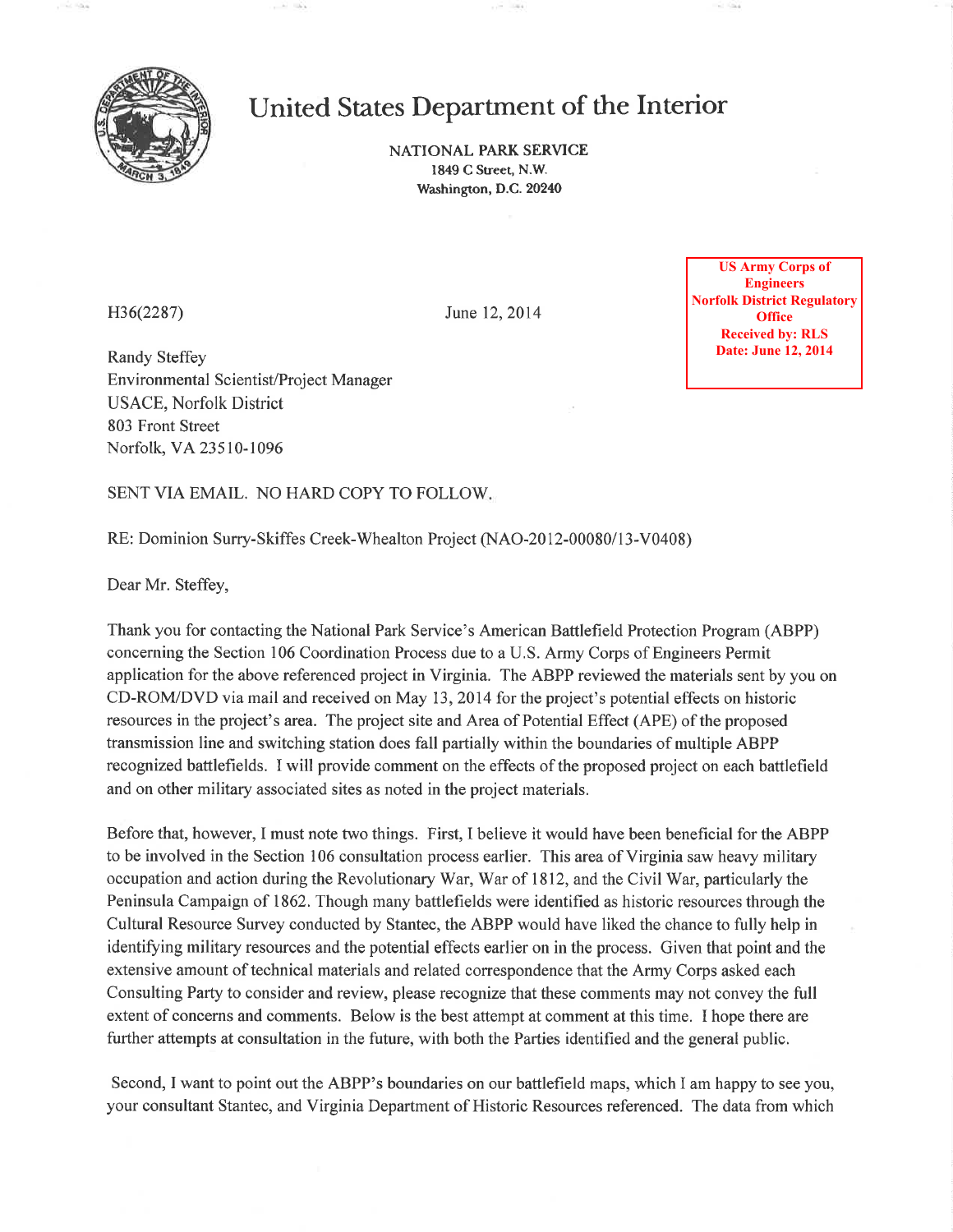all three boundaries [Core Area, Study Area, and Potential National Register (PotNR) boundary for the Civil War battles] are drawn do not necessarily reflect the full research needed for a formal National Register nomination. The ABPP completed its PotNR assessments for its identified Civil War battlefields in 2011. PotNR boundaries are based on an assessment of aboveground historic features associated with the cultural and natural landscape. The surveys did not include a professional viewshed analysis or archeological inventory or assessment of subsurface features or indications. Therefore, the visual and archeological integrity of many battlefields was unknown at the time the maps/GIS data were prepared. Although useful as a starting point, many assessments are already outdated in2014. Development continues, as do preservation efforts. It is crucial that battlefield advocates, local governments, state historic preservation offices, and federal agencies reassess the integrity of battlefield landscapes and battle-related archeological features when complying with Section 106 of the National Historic Preservation Act (16 USC 470f).

# Revolutionary War Battlefields

#### Green Springs  $(VA206*)$

Although Green Springs Battlefield is noted on the APE Cultural Resource Inventory Map -Battlefields, this historic resource is not included in the Visual Effects Assessment. Why was this? Is it assumed that the viewshed analysis for this resource is the same as the Govemor's Land Archeological District (DHR 047-0082)? Will the line of sight from this battlefield resource to the Variation I location of the transmission lines in the James River be cut off by dense vegetation on Jamestown Island and Hog Island? I request that Green Springs battlefield be fully considered as a resource within the APE. The ABPP has a federal interest in this battlefield, not only because it is listed in the ABPP's Report to Congress on the Historic Preservation of Revolutionary War and War of 1812 Sites in the United States, but also because, in 2009, the ABPP awarded a Battlefield Planning Grant to James City County for mapping and archeological investigations at Green Springs.

## Yorktown (VA207)

The ABPP's Study Area boundary (avenues of approach/retreat) for the Revolutionary War Yorktown Battlefield does overlap the project area's ROW and APE near the Proposed Skiffes Creek Switching Station. This was not a separate identified historic resource in Stantec's Cultural Resources Survey Reports. The APE Cultural Resources Inventory Map-Battlefields shows both the Revolutionary War and Civil War Battlefields of Yorktown as one resource. As this area of the project proposes the construction of new structures, further discussions on the potential of archeological resources associated with his battle in the APE and ROW should occur.

#### Civil War Battlefields

# Big Bethel (VA003/DHR 114-5297)

The ABPP concurs with the determination that there is no adverse effect to Big Bethel Battlefield by this project. The battlefield's Study Area is partially within the APE, but outside of the ROW of the Stage I Skiffes to Whealton Transmission Line and there is no proposed height increase to the lines within the viewshed from the Study Area. Additionally, as per the ABPP's Update to the Civil War Sites Advisory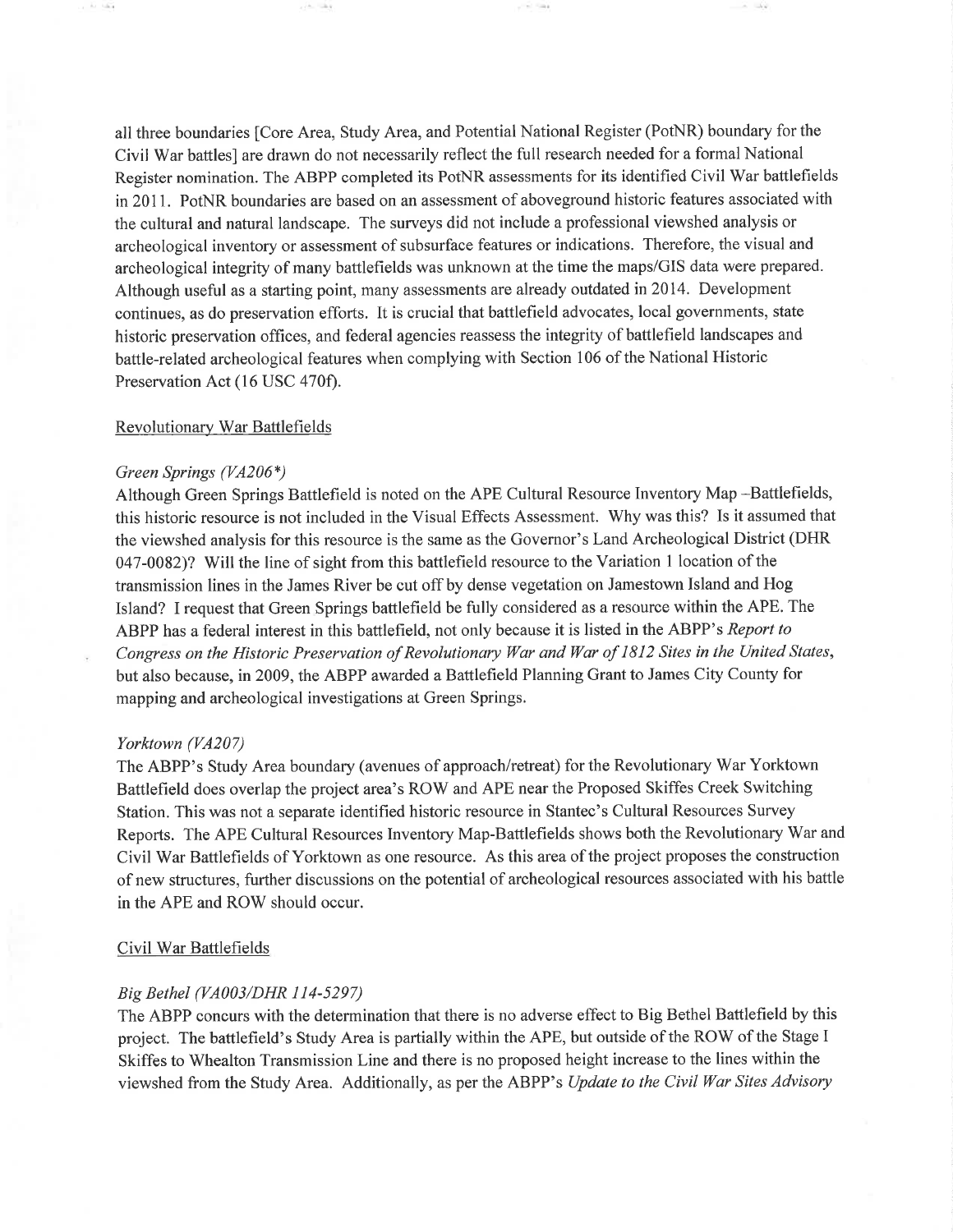Commission Report on the Nation's Civil War Battlefields - Commonwealth of Virginia, Big Bethel battlefield has been destroyed by land use incompatible with the preservation of historic features.

# Williamsburg (VA010/DHR 099-5282)

Letter the party

It is noted in the material that the Study Area of the Williamsburg Battlefield is located within the ROW and APE of the Skiffes Creek - Whealton 230kV Segment. The PotNR for Williamsburg Battlefield, however, does not extend into the APE. The proposed activities in this area of the project include no height increases to existing structures and/or reconductor of the lines. In other parts of the APE, where the Study Area overlaps, the project proposes to increase the height of the structures. It should be acknowledged that the Study Area for Williamsburg overlaps the Kingsmill Plantation (DHR 047-0010), too, and viewsheds not just from that historic/interpreted plantation house should be considered. What about the viewshed within the battlefield at the bank of the James River?

# Yorktown (VA009/DHR 099-5283)

Part of the Civil War Battle of Yorktown is listed on the National Register of Historic Places: Dam No. One Battlefield, listed in 1995. When the effects of the project on Yorktown (VA009) were being assessed, was this listed property considered? I see it is noted in the historical context of the Battle of Yorktown in Santec's A PHASE I CULTURAL RESOURCES SURVEY OF THE PROPOSED APPROXIMATELY 20.2-MTLE DOMINION VIRGINIA POWER SKIFFES CREEK TO WHEALTON <sup>230</sup>kV TRANSMISSION LINE, but it is not clear how this part of the battlefield could be affected. It appears that the northwest area of the NR boundary could overlap with the APE on Sheets 6 and 7 of the APE Cultural Resource Inventory Map.

# Sites Associated with Military Action

## Fort Boykin (DHR046-095)

The ABPP acknowledges that the visual impacts from Fort Boykin may be minimal due to the large distance between the Variation I location of the Surry-Skiffes 500kV Segment and the Foft based off of the Visual Effects Assessment. Further discussion is recommended, however, to fully understand the effects on the intended fields of observation and fire at the time of the Fort's use.

# Fort Huger (DHR 046-0037)

The ABPP acknowledges that the visual impacts from Fort Huger may be minimal due to the large distance, vegetation, and landforms between the Variation I location of the Surry-Skiffes 500kV Segment and the Fort as presented in the Visual Effects Assessment. Further discussion is recommended, however, to fully understand the effects on the intended fields of observation and fire at the time of the Fort's use.

## James River

Consideration for the River itself as a resource is considerably lacking. Not only is the River the main resource for the Captain John Smith Chesapeake National Historic Trail, it is also an Associated Properly of the Revolutionary War (connection to the use of the Jamestown Ferry) and War of l8l2 (fortifications), as noted in the ABPP's Report to Congress on the Historic Preservation of Revolutionary War and War of 1812 Sites in the United States. The River itself is a battlefield or military cultural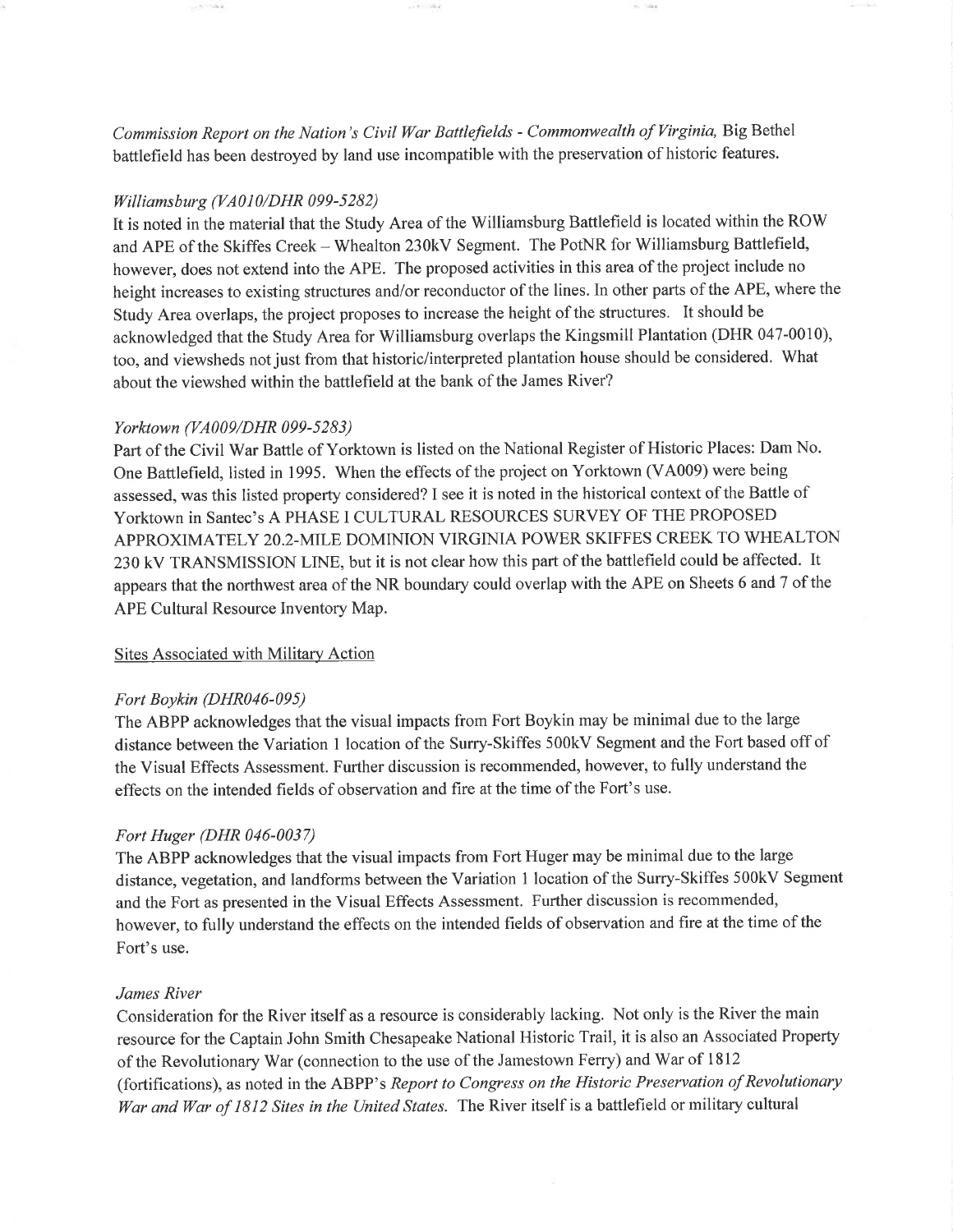landscape defining feature. Both the Union and Confederacy Navies relied on the River as avenues of transportation and lines of communication. Due to the importance of the control of the River, both sides during the multiple wars lined its banks with defensive works. Evidence of many of them still remain today.

The ABPP recognize that an underwater archeological assessment was conducted in 2013 by Tidewater Atlantic Research. I cannot fully comment on that assessment at this time, but I do hope that any identified underwater archeological resources relating to the military maritime history of this area, were fully considered. If/when consultation continues, the ABPP would like to comment and discuss this part of the project further.

## Mulberry Point Battery/Fort Crafford (DHR 121-0027)

The ABPP recommends that the Army Corps works with Ft. Eustis to gain access on Mulberry Island to assess the potential visual effects of the project on the Mulberry Point Battery and Fort Crafford, both Confederate defensive works occupied in 186l-62. The determination of no adverse effect on a National Register of Historic Places listed property (Fort Crafford) based solely on aerial photography is not acceptable.

# Additional Comments/Questions

**SCORE** 

Overland Construction Access Points throughout the Corridor: Cultural landscapes and defining landscape features of battlefields could be affected by equipment access, including the matting or gravel, especially if, though not in the plans now, any grading does occur. Will the mats and gravel be removed afterwards? The weight and frequency of the equipment over the mats and gravel has the potential of deflating a landscape feature, like an earthwork, or unexpectedly exposing archeological resources. It is recommended that there be archeological monitoring, at the minimum, wheu accessing and conducting work to replace conductors or heighten the lines and any earthworks associated with the Confederate Army's Warwick Line and Yorktown (VA009), be identified and avoided before and during the project.

Lee's Mill/Wynne's Mill. As noted in Stantec's A PHASE I CULTURAL RESOURCES SURVEY OF THE PROPOSED APPROXIMATELY 20.2-MTLE DOMINION VIRGINIA POWER SKIFFES CREEK TO WHEALTON 230 kV TRANSMISSION LINE, "An additional resource, The Lee's Mill Earthworks (121-0050) located in Newport News, is currently mapped in the DSS system incorrectly. The mapped location intersects the current survey corridor; however the resource is actually located just under one mile away from the project area. This resources [sic] was listed on the NRHP in 2003" (p.73). There is, however, a possibility that this is, rather, the location of Wynne's Mill, a Confederate command post and defensive position during Yorktown (VA009). It is recommended that further research and cultural resource survey is conducted in this area of the ROW (Structures 285/448 and 285/449).